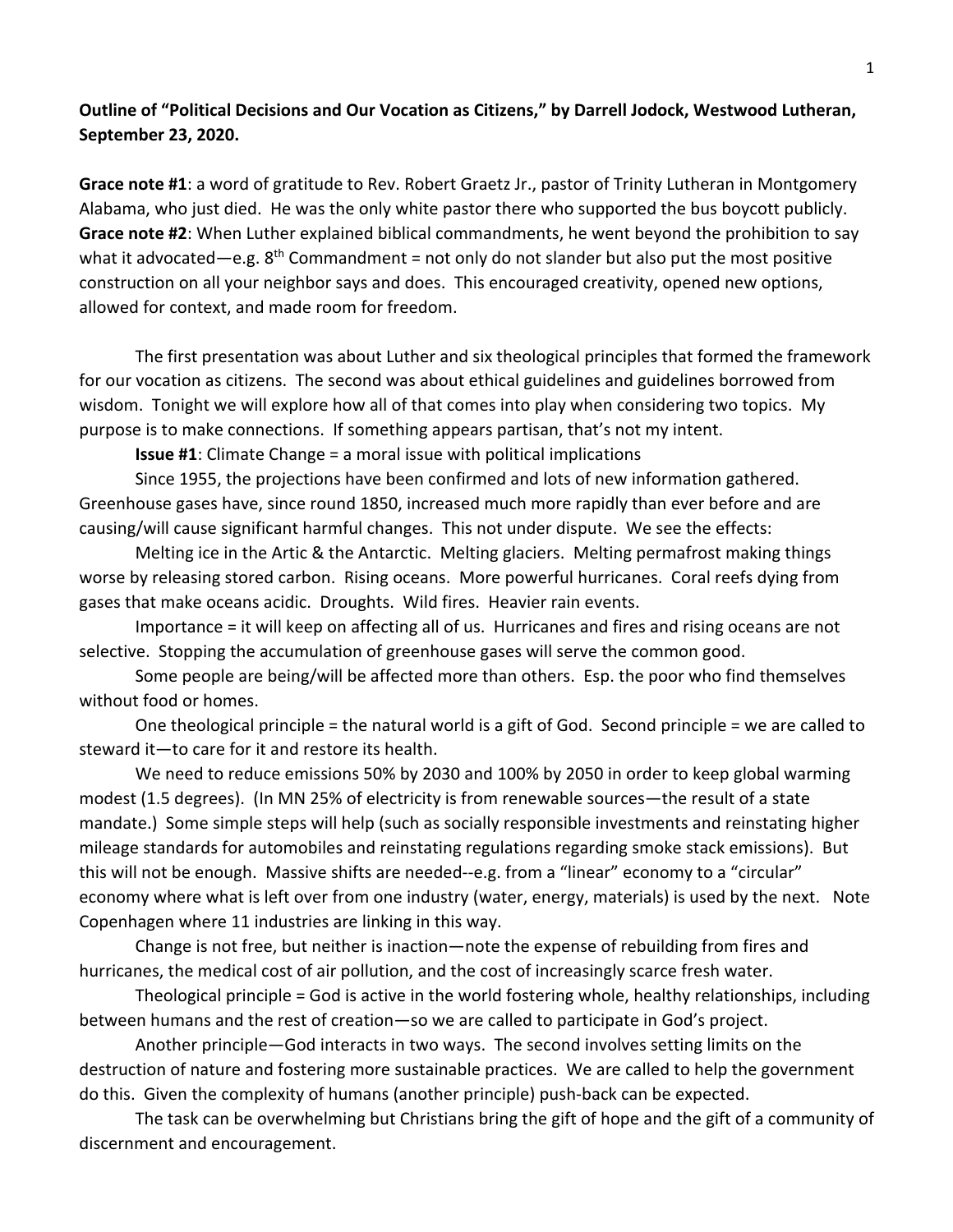And finally, we are called to seek common ground with others in order to create the support politicians need for massive shifts.

**Issue #2**: Immigration. The issue may appear to be partisan, but neither party has done well with this one. So I consider it an ethical and political problem but not necessarily a partisan one.

What is strange is that, for a nation of immigrants and their descendants, we've had a puzzling tendency since the mid-19<sup>th</sup> century to object over and over again to "new" immigrants: the Chinese, Asians and Pacific Islanders, East European Jews, the Irish, the Italians, Catholics from anywhere, Germans, Mexicans, Muslims, Central Americans. I'm at a loss to explain this oddity. Muslims who have been here 30 or 40 years with degrees and professional jobs report being told to "go back where you came from." Mexican-Americans who have been here for 4 or 5 generations hear the same word.

Let's begin with our biblical tradition. A command to welcome the stranger and sojourner occurs 39 times in just the 1<sup>st</sup> 5 books. 92 times in the OT immigrants, orphans, and widows are identified as vulnerable people whom God loves and expects us to do the same. In Matthew 25 the Son of Man commends those who welcomed strangers. He says, if you did it to one of them, you did it to me.

- 1. If a person fears for their life, crossing the border is not illegal. A treaty gives asylum seekers the right to step across and ask for asylum. Recently most have come from Guatemala, El Salvador, and Honduras, the most dangerous countries in the world (that are not at war). Unfortunately, asylum seekers are currently not allowed to cross the border.
- 2. Refugees are persons who are not safe in their homeland and have permission to enter or stay in the U.S. The limit has dropped from 110,000 to 18,000, and fewer than that are being admitted.
- 3. 4 categories of immigrants: (a) sponsored by a close family member, (b) sponsored by an employer (only very highly skilled), (c) a refugee, and (d) a person who wins an online lottery.
- 4. 10.5 million people are here without documentation. 2/3rds have been here 10 years or more,  $\frac{1}{2}$ 15 years or more. The number declined 14% from 2007-2017. Why did they not follow procedures? Documents not available. Slots not available. Takes too much time. With no food for children or a threat to one's life, migration is an act of desperation.
- 5. Nearly  $\frac{1}{2}$  (42%) of those without documents did not come over the border. They came legally and overstayed a visitor's visa in order usually to take care of a family member. (Otherwise they cannot return to the U.S. for at least 6 years.) Quite fixable, but polarization gets in the way.
- 6. Several studies have shown that immigrants have a lower crime rate than people raised in this country. (Unfair to allow one or two crimes—even if horrific--to be representative of the whole.)
- 7. Economists tell us that immigration is good for our economy here in Minnesota.
- 8. It is not unusual for a person to work in the U.S. and send money back to his/her family. Problem is that they cannot return to visit. Not a good way for our neighbors to live.
- 9. One piece of good news: MN has a reputation for welcoming refugees.
- 10. Refugees receive a one-time grant of \$1,175. They need extra help from churches to resettle.
- 11. Immigrants in MN pay ca. \$793 million in state and local taxes. Several studies have shown that across the U.S. immigrants pay more in taxes than they receive in any kind of benefits.
- 12. The "dreamers" who came here as children and are now working young adults have permission to stay but it could be withdrawn at any time—not a good way for our neighbors to live.
- 13. There is a big need for workers in some segments of our society—e.g. farms of various kinds.